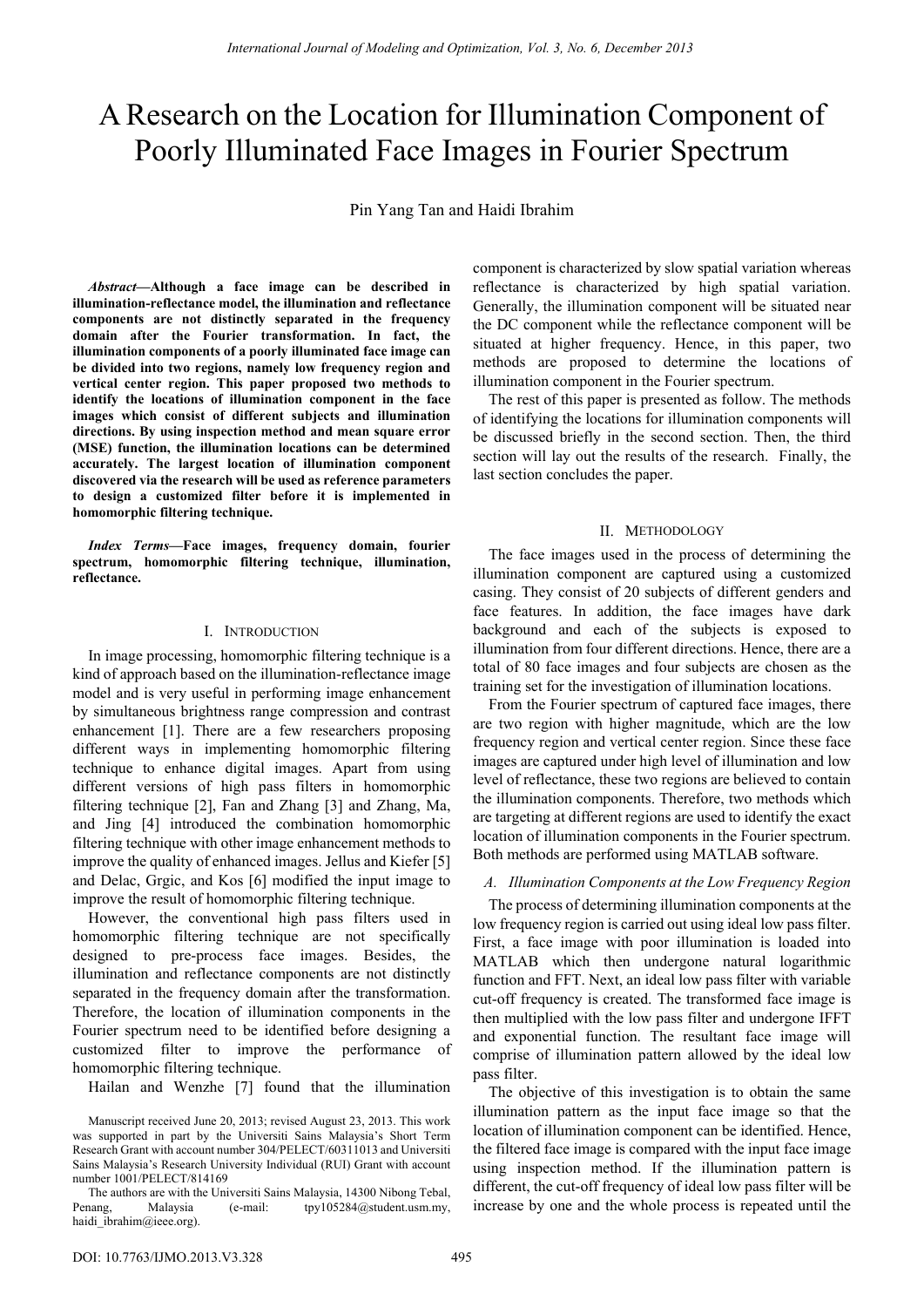satisfy illumination patterns are obtained.

Other than that, the resultant face images are compared with their successive face images using mean square error (MSE) function to determine the variation between the illumination patterns. This function helps to identify the location of the illumination component accurately. For a set of images *g* with dimensions of *M*×*N* pixels, the MSE function is given in (1).

$$
MSE = \frac{1}{MN} \sum_{x=1}^{N} \sum_{y=1}^{M} \{g_s(x, y) - g_{s-1}(x, y)\}^2
$$
 (1)

where (*x*, *y*) are the spatial coordinates, and subscript *s* corresponds to the cut-off frequency. In this case,  $g_{s-1}$  is the homomorphic filtered image obtained by using a lower value of cut-of frequency as compared with *gs*, in sequence.

# *B. Illumination Components at Vertical Centre Region*

For the vertical center region of Fourier spectrum, it stands the possibilities that the illumination components are located at the low frequency of that region. Therefore, a study is carried out using homomorphism filtering technique to determine the relationship between that particular region and the spatial image.

A rectangular filter is implemented to determine the contribution of vertical center components in Fourier spectrum. This rectangular filter behaved like a low pass filter as it passed the frequencies within the rectangular shape while suppressing other frequencies. Due to the unknown size of the vertical center components, the width and length of the rectangular filter is increased progressively until it covers all of the vertical center components in the Fourier spectrum. After that, the filtered images are evaluated based on the original image using inspection method. Similar to the previous investigation, the resultant face images are also compared with their successive face images using mean square error (MSE) function to determine the variation between the illumination patterns. Finally, the width and length of the rectangular filter will be used as a reference parameter to design the new filters.

#### III. RESULTS

As pointed out in Section II, the locations for illumination components will be determined from the low frequency and vertical center region of the Fourier spectrum. Based on the scaling properties of 2D-FFT, the area of illumination remains unchanged regardless of the resolution of the image used. Hence, the size of the grayscale face image used in this project is  $346 \times 461$  pixels (around one-hundredth of the original image captured using a 16.1MP digital camera). Fig. 1 shows the training set of face images used in this investigation. The variations of face image such illumination directions and subjects will also be investigated for each region to identify their effects on the illumination locations.

## *A. Illumination Components at the Low Frequency Region*

In this method, ideal low pass filter (ILPF) is used to identify the location of illumination components in the low frequency region. The magnitude of ideal low pass filter is ranging from 0.1 to 1. The lower boundary of the magnitude is set to 0.1 to remain the details of the face feature and as a reference for the study of illumination components. The study of location for illumination component is performed for 50 different cut-off frequencies,  $D_0$ . Fig. 2 shows the effect of ideal low pass filter with increasing size on the input face images.



Fig. 1. Four training sets used for the investigation of illumination locations.



Fig. 2. (a) Input face image with illumination from right position, (b) Effect of ILPF with  $D_0$ = 5 pixels, (c) Effect of ILPF with  $D_0$ = 20 pixels, (d) Effect of ILPF with  $D_0 = 25$  pixels.

From the result obtained, it can be seen that the illumination patterns become more similar to that in the original image as the cut-off frequency increases. In order to identify the location for illumination components accurately, the difference between the face images are calculated using the mean square error (MSE) function and the results are tabulated in Fig. 3. The chart shows that there are major changes at the beginning until  $D_0$  equal to 11 pixels. After that, the difference between the face images is not obvious starting at  $D_0$  equal to 20 pixels. Therefore, the results show that most of the illumination components for face image in Fig. 2(a) are located within 20 pixels.

For the face images taken from the same subject but at different directions of illumination, the illumination components are located at about 20 pixels from the DC component. When the investigation is performed on other subjects in the training sets, the location of illumination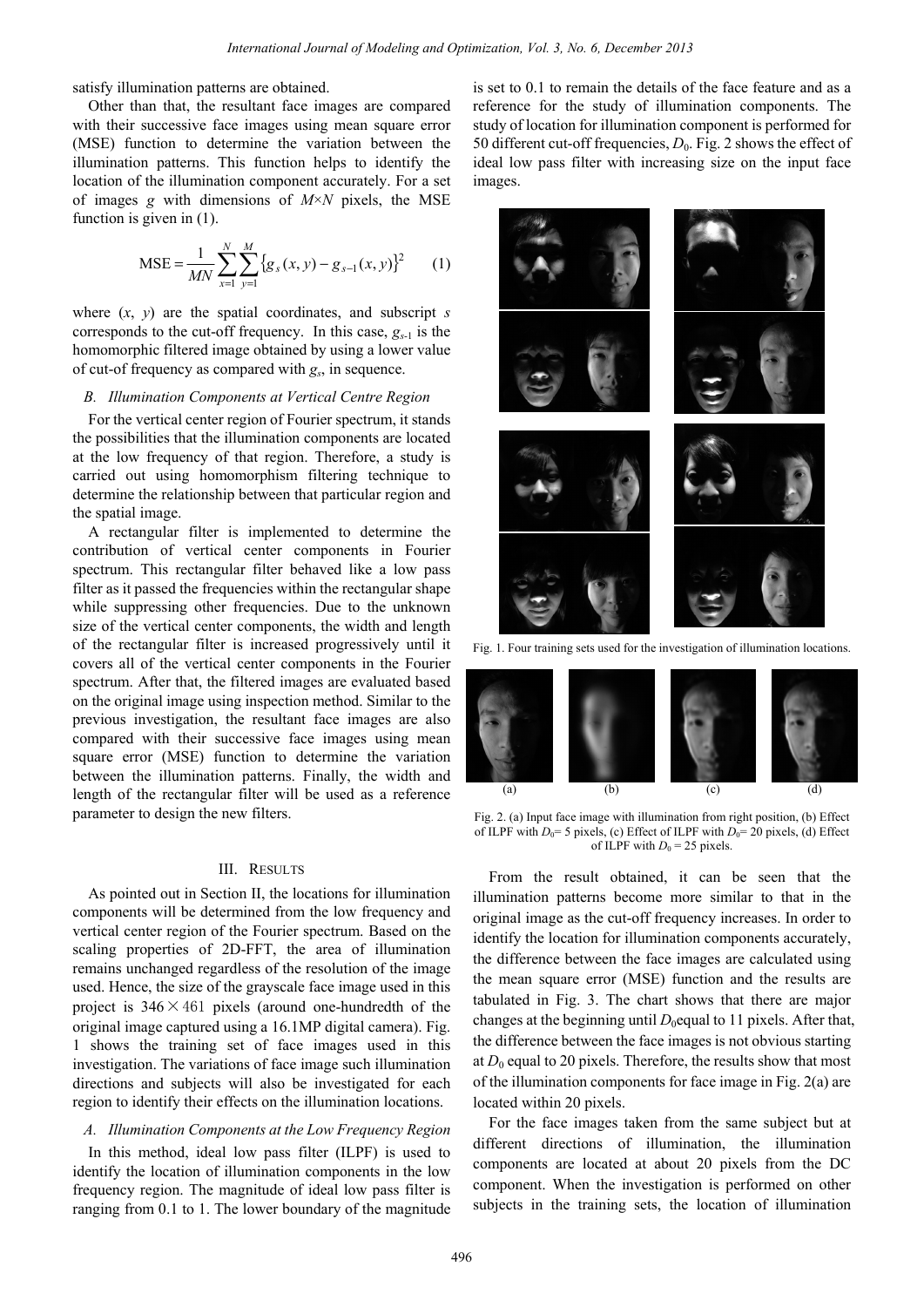components varies among 20 to 25 pixels from the DC component depending on the size of the subject's face. Hence, the largest location is chosen as the reference for the customized filter.



Fig. 3. The mean square error plot for the resultant face images

#### *B. Illumination Components at the Vertical Centre Region*

 As mentioned in Section II, the location of the illumination components in the vertical centre region is investigated using a rectangular filter. Rectangular filter of width size 7 pixels is chosen based on the width of the illumination components in the vertical centre region. The effect of rectangular filters with increasing length on a face image is shown in Fig. 4.



Fig. 4. (a) Input face image with illumination from right position, (b) Effect of rectangular filter with length of 21 pixels, (c)Effect of rectangular filter with length of 51 pixels, (d) Effect of rectangular filter with length of 61 pixels.



Fig. 5. The mean square error plot for the resultant face images.

From the result obtained, it can be seen that the illumination patterns remain constant as the length of the rectangular filter increases. In order to identify the location for illumination components at the vertical centre region accurately, the difference between the face images are

calculated using the mean square error (MSE) function and the results are tabulated in Fig. 5.

The minimum length of the rectangular filter is three pixels so the horizontal axis starts with value three. The chart shows that there are major changes at the beginning until the length of filter is equal to 11 pixels. Then, inconsistent fluctuation is appeared between the filter length of 11 and 51 pixels. After that, the difference between the face images beyond the filter length of 51 pixels is not obvious. Thus, the illumination components of the face image in Fig. 4(a) are situated within the 51 pixels of the vertical centre region.

For the other face images in the training sets, the locations for the illumination components vary within 51 to 71 pixels. It depends on the amount of illumination in the face image. Hence, the largest location is chosen as the reference for the customized filter.

#### IV. CONCLUSION

The illumination components in frequency domain can be separated into two regions, namely low frequency region and vertical centre region. Two methods are carried out to identify the location of illumination components in these regions. In addition, investigations are also performed on face images taken from different subjects and directions of illumination to ease the process of designing a universal and better filter for homomorphic filtering technique. The largest location obtained is chosen as the reference parameter for the filter design. As a result, the illumination components are situated within 25 pixels from the DC component in the low frequency region. On the other hand, the illumination components are situated within 71 pixels in the vertical centre region.

#### ACKNOWLEDGMENT

Applauds and appreciations are dedicated to the students who have volunteered to be the subjects of this research. This project would not have been possible without their helps.

#### **REFERENCES**

- [1] A. M. E. Thamizharasi, "Performance analysis of face recognition by combining multiscale techniques and homomorphic filter using fuzzy K nearest neighbour classifier," in *Proc. IEEE Int. Conf. Communication Control and Computing Technologies (ICCCCT)*, Nagercoil, Tamil Nadu, India, 2010, pp. 394-401.
- [2] H. G. Adelmann, "Butterworth equations for homomorphic filtering of images," *Computers in Biology and Medicine,* vol. 28, pp. 169-181, June 1998.
- [3] V. Jellus and B. Kiefer, "Optimization of the homomorphic filter for bias field correction," in *Proc. 13th Annu. Meeting ISMRM,* Miami Beach, FL, USA, 2005, pp. 2247.
- [4] K. Delac, M. Grgic, and T. Kos, "Sub-image homomorphic filtering technique for improving facial identification under difficult illumination conditions," in *Proc. Int. Conf. Systems, Signals and Image Processing (IWSSIP)*, Budapest, Hungary, 2006, pp. 95-98.
- [5] C-N. Fan and F-Y. Zhang, "Homomorphic filtering based illumination normalization method for face recognition," *Pattern Recognition Letters,* vol. 32, pp. 1468-1479, July 2011.
- [6] C. Zhang, L. N. Ma, and L. N. Jing, "Mixed frequency domain and spatial of enhancement algorithm for infrared image," in *Proc. 9th Int. Conf. Fuzzy Systems and Knowledge Discovery (FSKD)*, Sichuan, China, 2012, pp. 2706-2710.
- [7] G. Hailan and L. Wenzhe, "A modified homomorphic filter for image enhancement," in *Proc. 2nd Int. Conf. Computer Application and System Modeling*, Taiyuan, Shanxi, China, 2012, pp. 176-180.